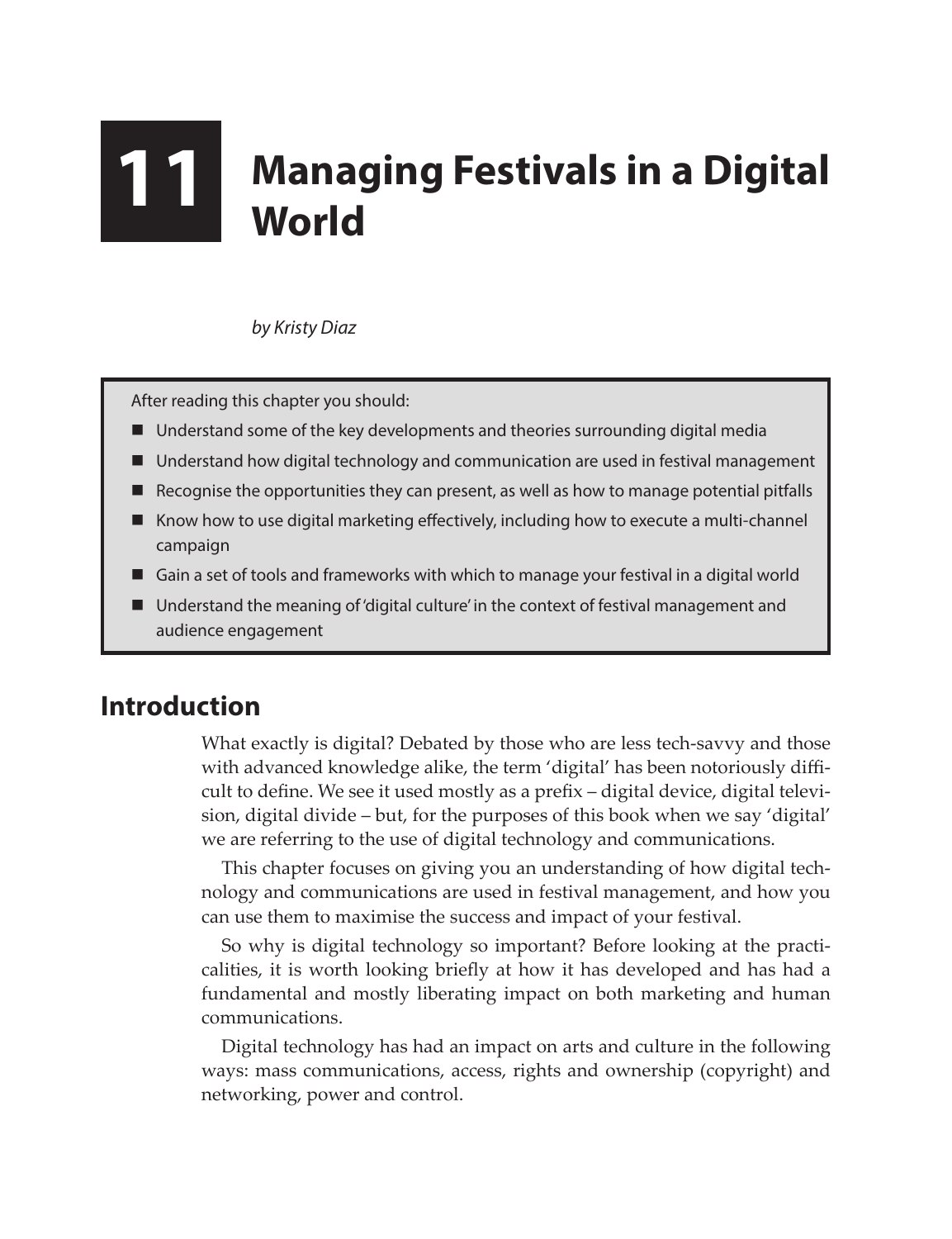#### **Mass communications**

Prior to digital technology, the primary means of getting your message across to a mass public, or indeed a niche market, was via the printed press or broadcast media. The cost of producing a daily or weekly newspaper, or a weekly or monthly magazine, or setting up a radio or TV station was extremely expensive. This concentrated media control into a small number of hands, particularly newspaper owners, their editors, and public and commercial broadcasters. The cost of getting your message across via paid adverts was comparatively high and access to the public via editorials quite limited, and through a limited number of broadcast outlets. Broadcasting and editorial access via people with the power to choose whether to transmit your message, your brand and support your activity, was also determined by a relatively small number of people, most of them probably middle-aged men.

The growing impact of technology, particularly TV, from the 1960s onwards was accompanied by a development of media theory about the role and relationship of new technology to human communications and indeed human relations. There is a considerable body of literature on this subject, far too much to go into any depth and detail here. However, there are one or two theories that are worth mentioning as they mirror the development of festivals from the 1960s onwards.

The power of the televisual media to influence social thinking and human interaction was particularly noted by the Canadian media theorist Marshall McLuhan. In his 1964 book *Understanding Media: The Extensions of Man*, he coined the phrase "The medium is the message", arguing that the platform used (in this case television) influenced the way we perceived the message. This observation is a forerunner of the way that different social media platforms have been adopted by different user groups.

## **Access, rights and ownership**

The Internet emerged in the late 1980s, and its most visible component, the World Wide Web, came into use in the mid-1990s. The web was conceived and developed as a free educational resource by the British computer scientist Sir Tim Berners-Lee and colleagues. It has since become commercialised and there is an ongoing debate about whether it can and will remain openaccess or whether commercial interests will, in time, limit the freedom and access to information that it has generated.

Considerable parts of arts and culture are financed by income from copyright, especially literature and music, and technology has significantly increased revenues from these rights. Ironically, it was digital media file sharing that caused the breakdown of the music industry's business model which